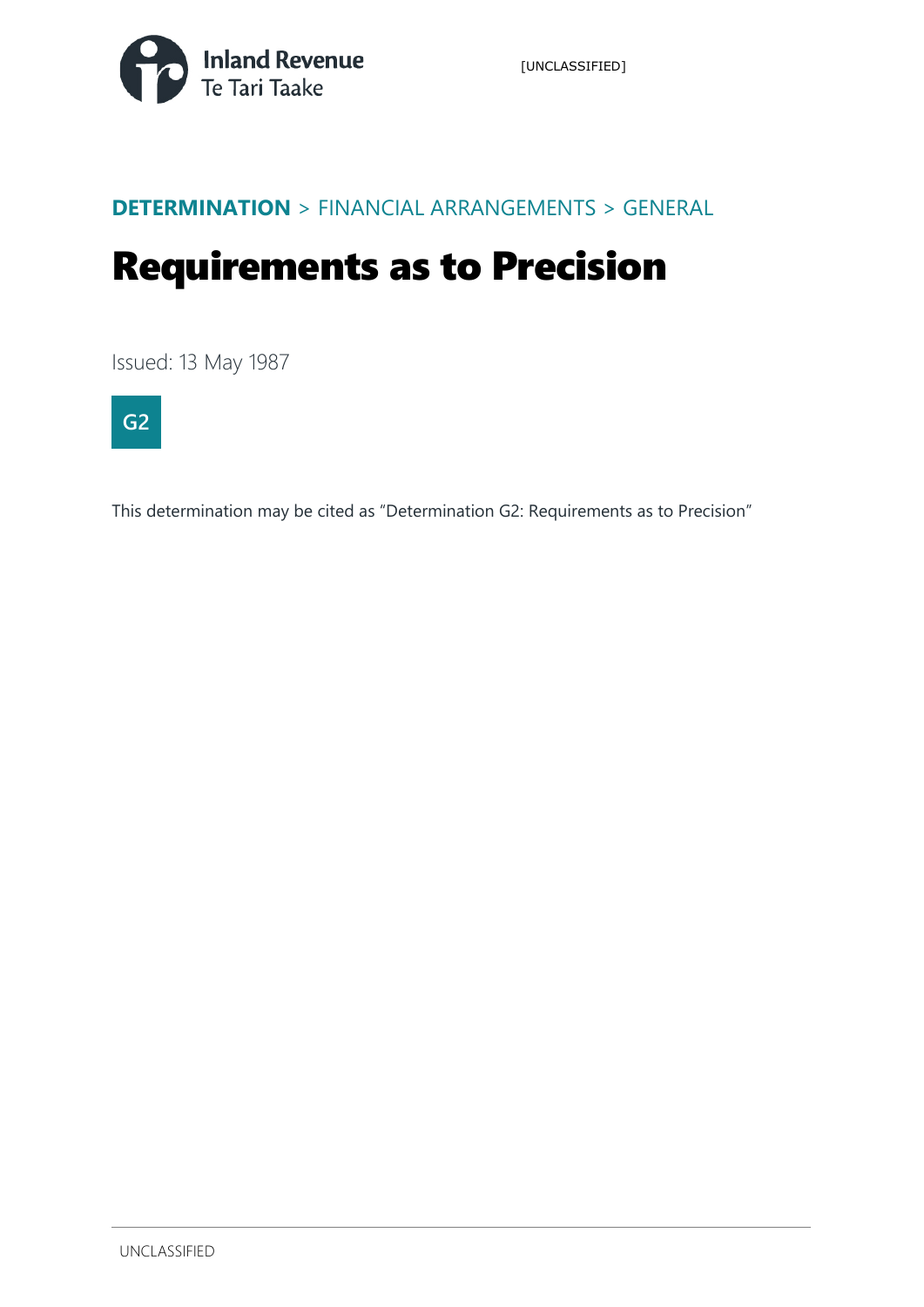# 1 Explanation (which does not form part of the determination)

This Determination sets out the level of precision acceptable in calculations made under other determinations made by the Commissioner pursuant to section [64E\(1\)](javascript:void(0)) of the Income Tax Act 1976.

# 2 Reference

This Determination is made pursuant to section 64E(1) of the Income Tax Act 1976. It defines the precision acceptable in calculations made under other determinations made by the Commissioner pursuant to section 64E(1) of the Income Tax Act 1976.

# 3 Scope

Unless specifically excluded therein, this Determination applies to all other determinations made pursuant to paragraphs (a), (b), (c), (d), (e) and (f) of section 64E(1) of the Income Tax Act 1976.

# 4 Principle

The test for sufficient precision is whether an increase in precision will give a significantly different result in respect of income derived or expenditure incurred in any period to which an amount that is deemed to be income or expenditure is to be allocated.

### 5 Interpretation

In this determination, unless the context otherwise requires, expressions used have the same meanings as in section 64B to 64M of the Income Tax Act 1976.

### 6 Method

A calculation is sufficiently precise for the purposes of the application of any determination made under section 64E(1) of the Income Tax Act 1976 if the income derived or expenditure incurred from a financial arrangement in any period to which an amount that is deemed to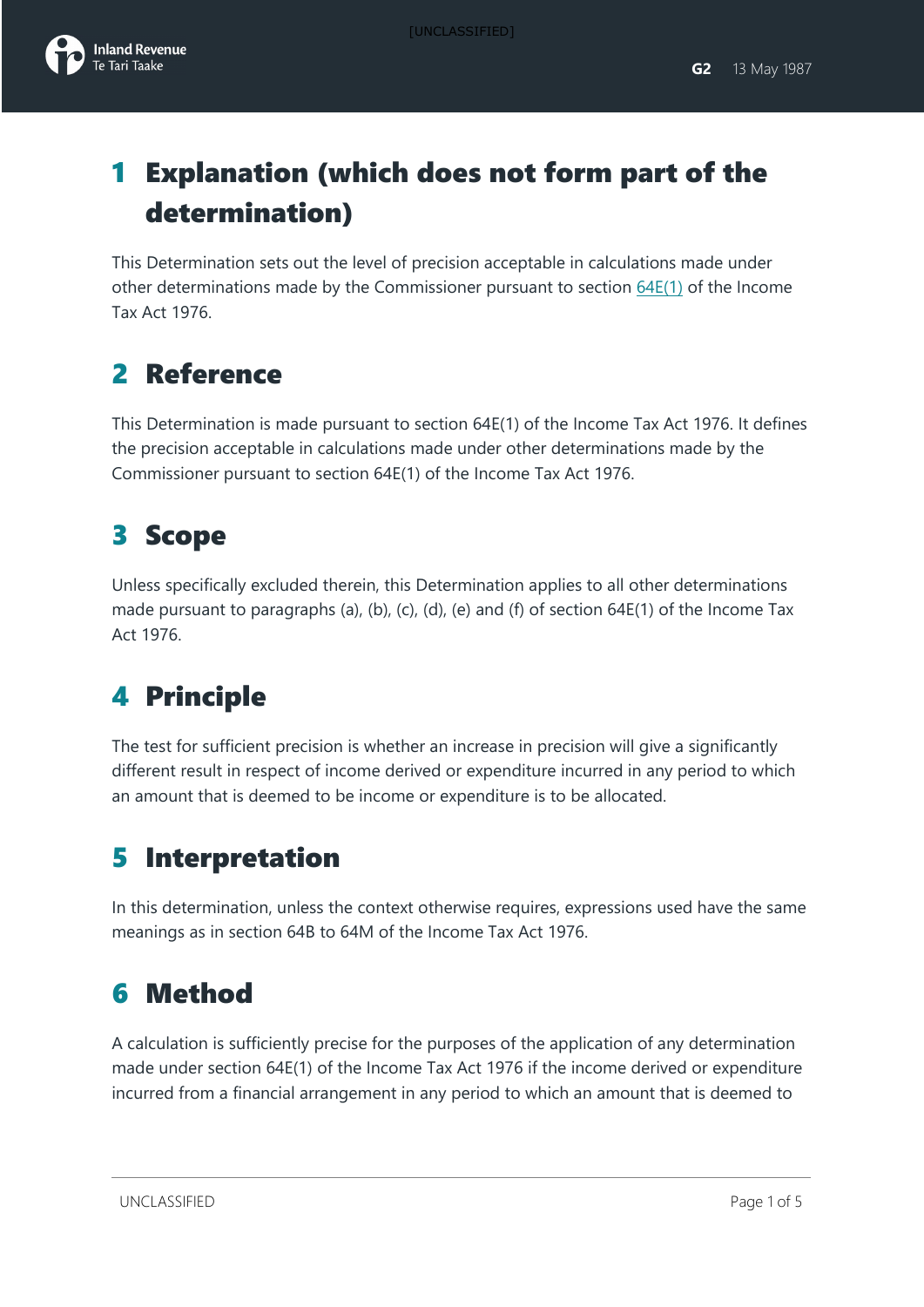[UNCLASSIFIED]

be income or expenditure is to be allocated would not be changed by more than \$5 by the use of greater precision in all intermediate calculations.

### 7 Example

(1) The calculation of the income on the yield to maturity basis for this example is discussed in paragraph 7 of "Determination G3: The Yield to Maturity Method".

A financial arrangement, with a face value of \$1,000,000 is purchased for \$1,012,500 on 12 March 1987. It bears interest at 7 percent per annum payable semi-annually and is repayable at par on 15 January 1988.

The coupon payments are made on 15 May and 15 November each year.

Using the yield to maturity method and 1 decimal place gives the accrued income schedule in Table 1 below.

#### Table 1: YIELD TO MATURITY 16.2%

|               |             | <b>ACCRUED</b> |
|---------------|-------------|----------------|
| CASHFLOWS:    |             | <b>INCOME</b>  |
|               | \$          | \$             |
| 12 March 1987 | (1,012,500) |                |
| 15 May 1987   | 70,000      | 28,760.55      |
| 15 Nov 1987   | 70,000      | 78,672.10      |
| 15 May 1988   | 70,000      | 79,374.54      |
| 15 Nov 1988   | 1,070,000   | 80,133.88      |
|               | 267,500     | 266,941.07     |

Using a yield to maturity of 16.23 percent, on which Table 2 is based, allows the more precise calculation of accrued income. The difference column in Table 2 displays the difference between the calculated accrued income in Table 1 and the calculated accrued income in Table 2.

Since some of the net accrued amounts differ by more than \$5 more precision is required in the intermediate calculations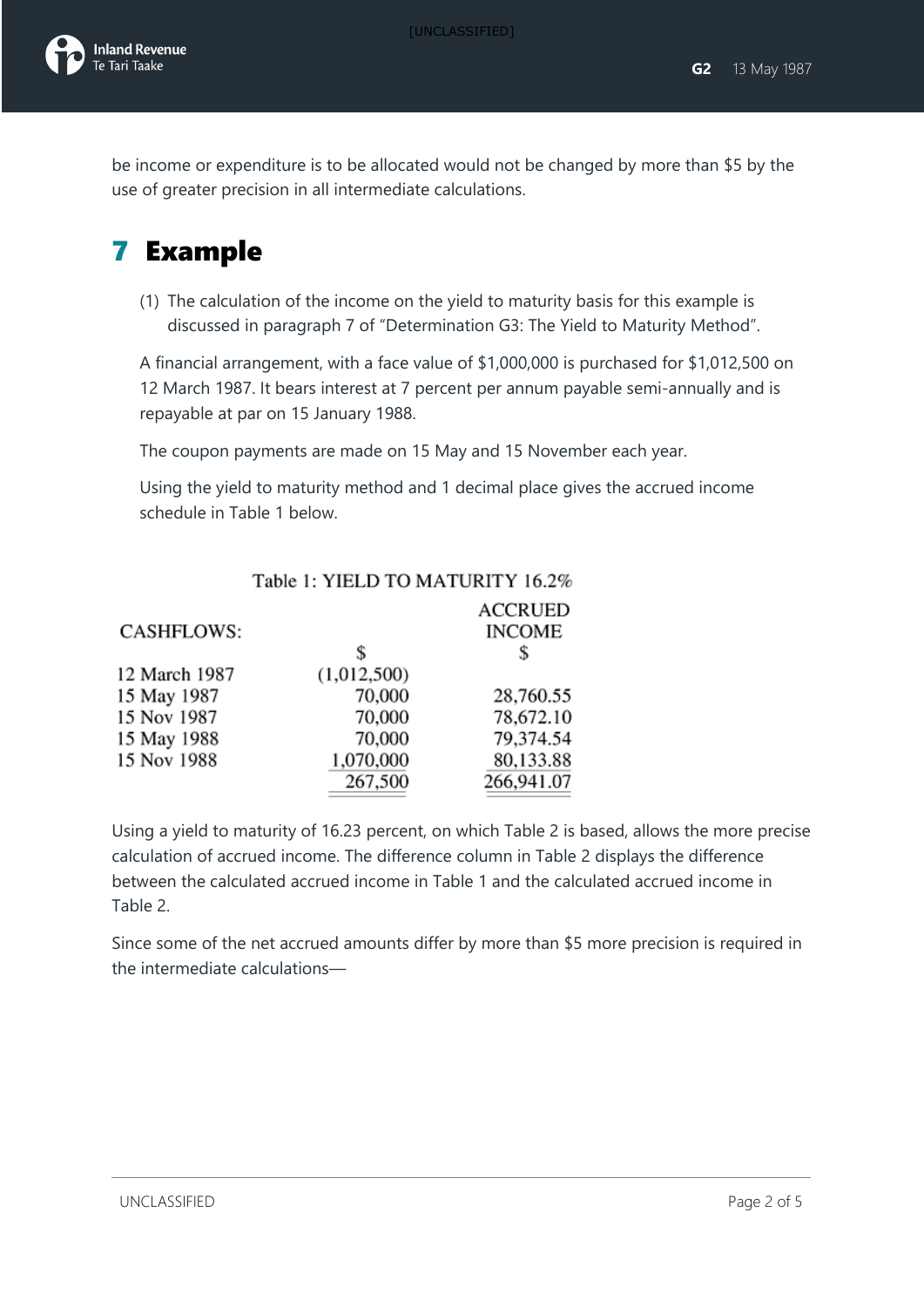[UNCLASSIFIED]

|  | Table 2: YIELD TO MATURITY 16.23% |  |  |  |  |  |
|--|-----------------------------------|--|--|--|--|--|
|--|-----------------------------------|--|--|--|--|--|

|                   |             | <b>ACCRUED</b> |                   |
|-------------------|-------------|----------------|-------------------|
| <b>CASHFLOWS:</b> |             | <b>INCOME</b>  | <b>DIFFERENCE</b> |
|                   | S           | \$             |                   |
| 12 March 1987     | (1,012,500) |                |                   |
| 15 May 1987       | 70,000      | 28,813.81      | 53.26             |
| 15 Nov 1987       | 70,000      | 78,822.12      | 150.02            |
| 15 May 1988       | 70,000      | 79,538.03      | 163.49            |
| 15 Nov 1988       | 1,070,000   | 80,312.04      | 178.16            |
|                   | 267,500     | 267,486.00     |                   |
|                   |             |                |                   |

If any one of the differences is greater than \$5 it is necessary to repeat the calculation. As this is the case the calculation must be repeated at greater precision.

#### Table 3: YIELD TO MATURITY 16.231%

|               |             | <b>ACCRUED</b> |                   |
|---------------|-------------|----------------|-------------------|
| CASHFLOWS:    |             | <b>INCOME</b>  | <b>DIFFERENCE</b> |
|               | S           | S              |                   |
| 12 March 1987 | (1,012,500) |                |                   |
| 15 May 1987   | 70,000      | 28,815.58      | (1.77)            |
| 15 Nov 1987   | 70,000      | 78,827.12      | (5.00)            |
| 15 May 1988   | 70,000      | 79,543.48      | (5.45)            |
| 15 Nov 1988   | 1,070,000   | 80,317.98      | (5.94)            |
|               | 267,500     | 267,504.16     |                   |
|               |             |                |                   |

Table 4 demonstrates the results using a yield to maturity of 16.2308%. The differences are all less than \$5 compared with Table 3 and would be acceptable for income tax reporting purposes.

#### Table 4: YIELD TO MATURITY 16.2308%

| <b>CASHFLOWS:</b> |             | <b>ACCRUED</b><br><b>INCOME</b> | <b>DIFFERENCE</b> |
|-------------------|-------------|---------------------------------|-------------------|
|                   | \$          | \$                              | \$                |
| 12 March 1987     | (1,012,500) |                                 |                   |
| 15 May 1987       | 70,000      | 28,815.23                       | 0.35              |
| 15 Nov 1987       | 70,000      | 78,826.12                       | 1.00              |
| 15 May 1988       | 70,000      | 79,542.39                       | 1.09              |
| 15 Nov 1988       | 1,070,000   | 80,316.79                       | 1.19              |
|                   | 267,500     | 267,500.53                      |                   |
|                   |             |                                 |                   |

(2) The calculation of the amounts used in this example are derived from paragraph 7 of "Determination G1: Apportionment of Income and Expenditure on a Daily Basis".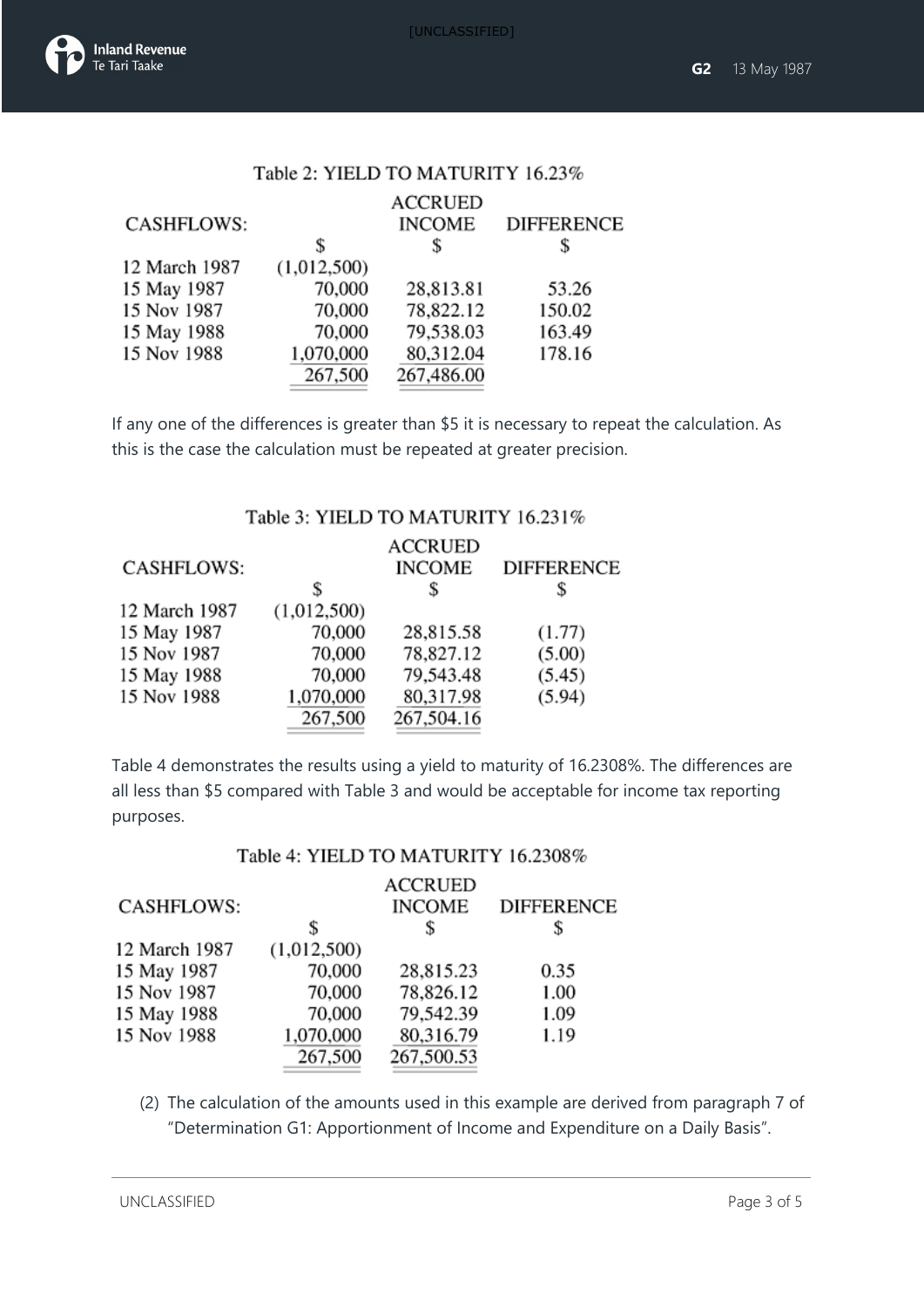[UNCLASSIFIED]

On 29 January 1987 a company issues 180-day bill for an amount of \$3,000,000, at a discount of \$294,000. The company's balance date is 31 March and it elects under "Determination G1: Apportionment of Income And Expenditure on a Daily Basis" to use a 365 day year.

There are 61 days from 29 January to 31 March 1987.

As 31 March falls between the issue date and the redemption date it is necessary to apportion the \$294,000 expenditure incurred between 2 income years. To do so it is necessary to calculate 61/180 as a proportion.

Initial Calculation: 61/180 = 0.3

Amount allocated to income year  $1 = .3 \times 294,000 = 88,220$ 

Amount allocated to income year  $2 = .7 \times 294,000 = 205,800$ 

The company is required to do a second calculation using greater precision.

Second Calculation: 61/180 = 0.34

Amount allocated to income year  $1 = .34 \times 294,000 = 99,960$ 

Amount allocated to income year  $2 = .66 \times 294,000 = 194,040$ 

As the change in expense allocated to each year is greater than \$5 it is necessary to increase the precision so the company tries:

Third Calculation: 61/180 = 0.339

Amount allocated to income year  $1 = .339 \times 294,000 = 99,666$ 

Amount allocated to income year  $2 = .661 \times 294,000 = 194,334$ 

As the change in expense allocated to each income year is still greater than \$5 it is still necessary to increase precision:

Fourth Calculation: 61/180 = 0.3389

Amount allocated to income year  $1 = .3389 \times 294,000 = 99,636.60$ 

Amount allocated to income year  $2 = .6611 \times 294,000 = 194,363.40$ 

The comparison must be repeated again as the difference has not yet reduced to \$5 or less:

Fifth Calculation: 61/180 = 0.33889

Amount allocated to income year 1 = .33889 × 294,000 = 99,633.66

Amount allocated to income year  $2 = .66111 \times 294,000 = 194,366.34$